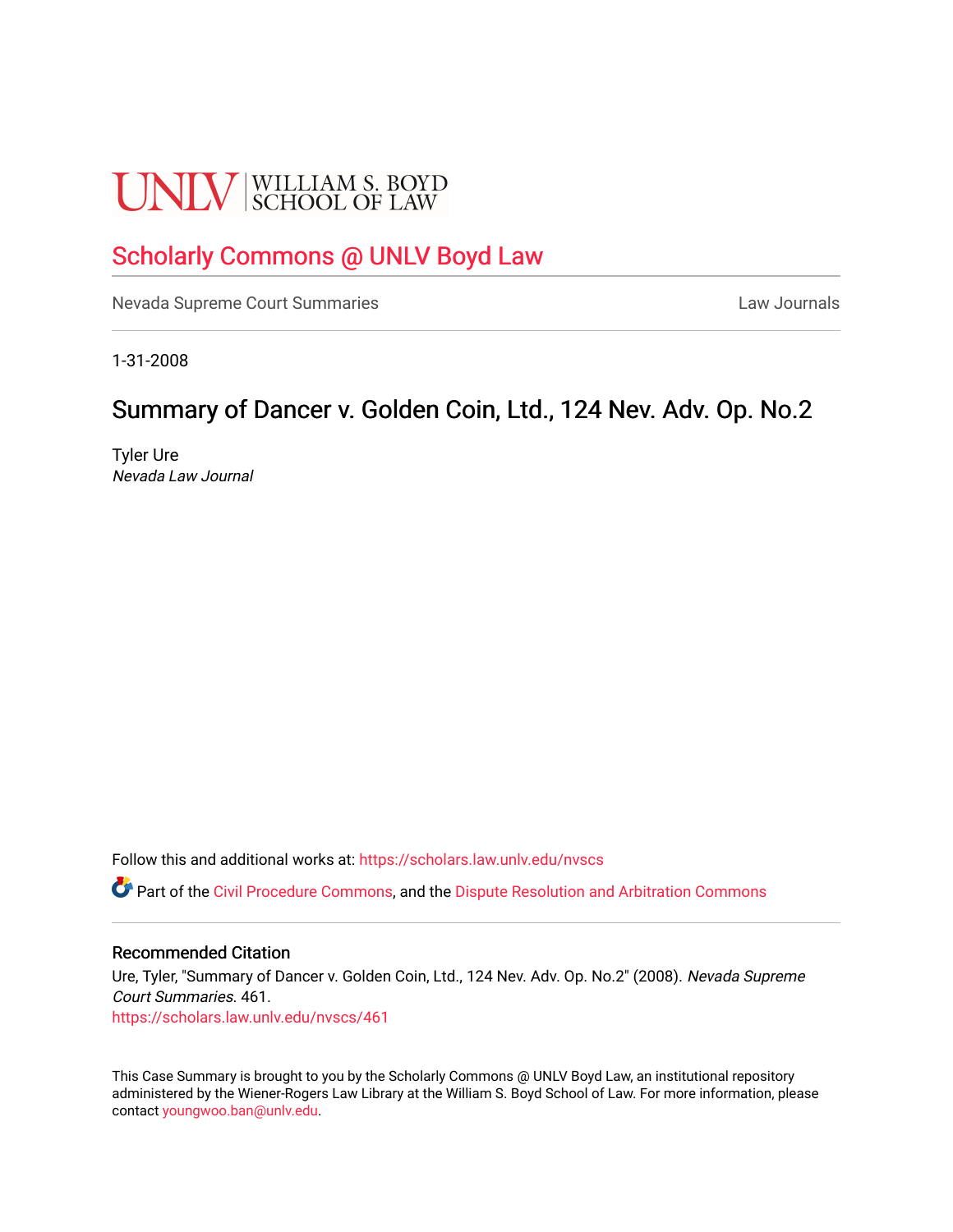### **Civil Procedure- Class Action Certification**

#### **Summary**

Appeal from Eighth Judicial District Court's order dismissing claims and counterclaims in a labor law dispute.

#### **Disposition/Outcome**

 Reversed and remanded. The Court, deciding that Nevada law governs the dispute, reversed the lower court's decision and remanded the case with instructions to decide the class certification issue under NRCP 23.

#### **Factual and Procedural History**

 Appellants, seeking class certification, filed a complaint against their employer, respondent, alleging that appellants were denied minimum wages and benefits according to the Nevada Wage and Hour Law (NWHL).<sup>[2](#page-1-1)</sup>

 Respondent argued that the case should proceed under the Federal Fair Labor Standards  $\overrightarrow{Act}$  (FLSA)<sup>[3](#page-1-2)</sup> because it preempted Nevada law. The district court agreed and granted respondent's motion to proceed with the class action under FLSA.

 Appellants then filed a motion to substitute the class representative with a new proposed class representative. The district court granted respondents motion to dismiss, arguing that the proposed class representative's claims were barred by the statute of limitations and that the proposed class representative was not similarly situated as the other class members.

#### **Discussion**

 The Court decided that FLSA did not preempt NWHL. FLSA explicitly provides that that a state law establishing a higher minimum wage than FLSA is not preempted. NWHL disallows a tip deduction which results in a higher minimum wage and therefore is not in conflict with the FLSA. Because the NWHL governs the appellant's claim, the class action should have proceeded under state class action law NRCP 23.

 Under FLSA class actions, class members must "opt-in" within the statute of limitations period.<sup>[4](#page-1-3)</sup> Here, the federal statute of limitations had already run, barring

 1 By Tyler Ure

<span id="page-1-2"></span><span id="page-1-1"></span><span id="page-1-0"></span><sup>&</sup>lt;sup>2</sup> NEV. REV. STAT. § 608.005 *et seq.* (2005).

<sup>&</sup>lt;sup>3</sup> 29 U.S.C. § 201 *et seq.* (2000).<br><sup>4</sup> 29 U.S.C. 216(b) (2000).

<span id="page-1-3"></span>